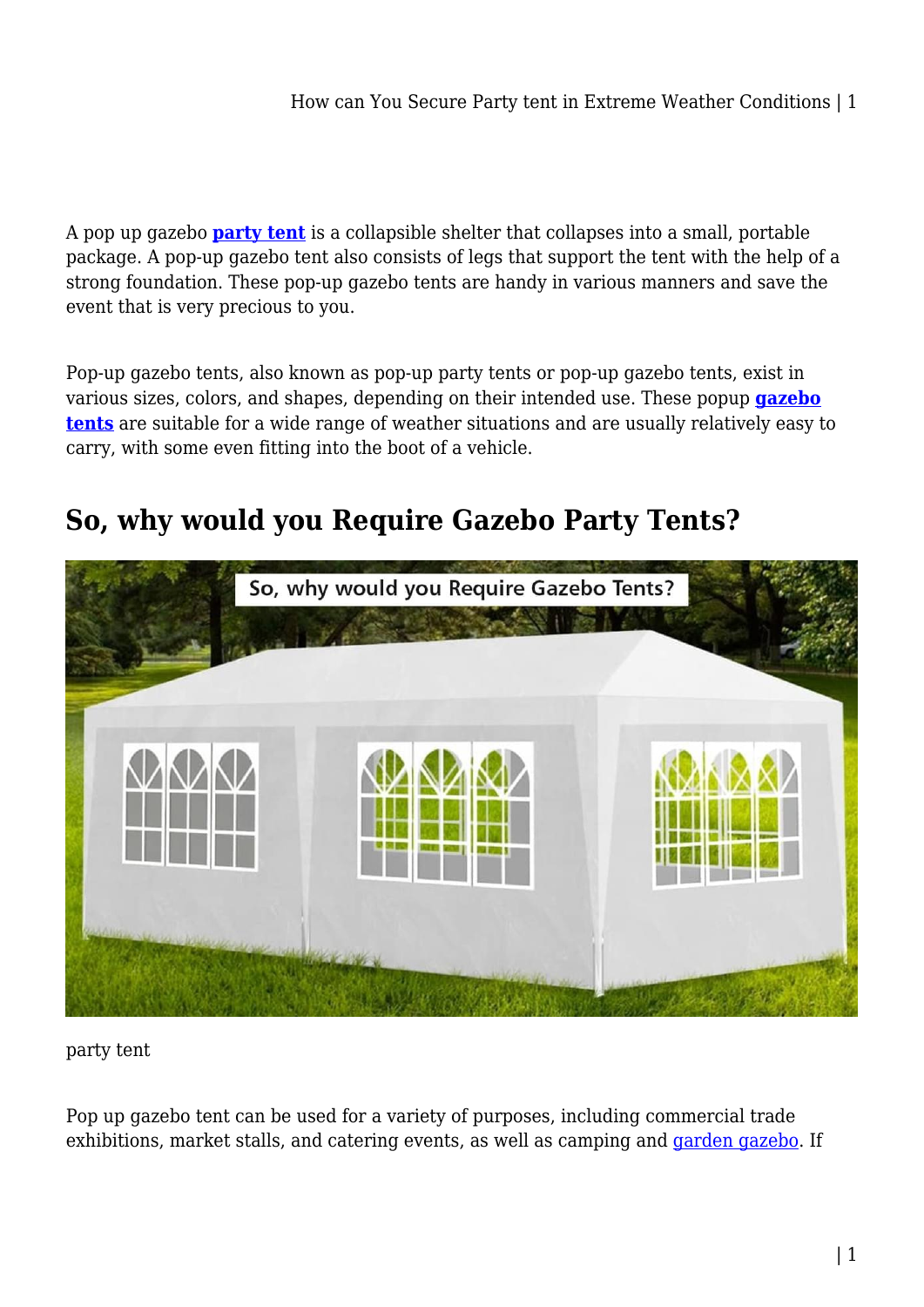you're hosting an outdoor event, **[outdoor party tents](https://shopystore.com.au/outdoor/party-tent/)** / pop up gazebo tent sales are a terrific method to make sure there's a dry, comfortable, bug-free space available.

# **Leg Weights Are the Building Blocks Of A Secure Gazebo Setup**

The foundations of any fixed structure are crucial to its ability to withstand weather disasters.

For example, when constructing a fence, the posts must be concreted into the ground to a specific depth. If the posts aren't concreted to the proper depth or aren't concreted thoroughly enough. You'll have problems in the future when the wind blows against the fence, causing it to topple. Like any other structure, a **[party gazebo](https://campingswagonline.com.au/outdoor/party-tent/)** tent is dependent on its foundations to withstand weather conditions. The cast iron leg weights put above the feet are the foundations. In a windstorm, these leg weights keep the structure from lifting and sliding. If you don't utilize leg weights, the marquee could become mobile and take off at any time, endangering the lives of anyone in the area.

The overall damage that is seen so far is by the following reason

- It was either not fastened at all
- Secured inadequately (e.g., pegs ripped out of the ground)
- it was underweighted.

It's critical to secure your marquee with the right amount of leg weights for the wind gusts you'll be using your Pop Up **[Camping Tent](https://fifocapitalcoralsea.com.au/tips-for-buying-family-camping-tent/)** in.

When things are left weak, then it can cause a disaster. The gazebo **[tent for parties](https://shopystore.com.au/outdoor/marquees-gazebos/garden-gazebo/)** can blow away due to wind and hit something that can cause great damage.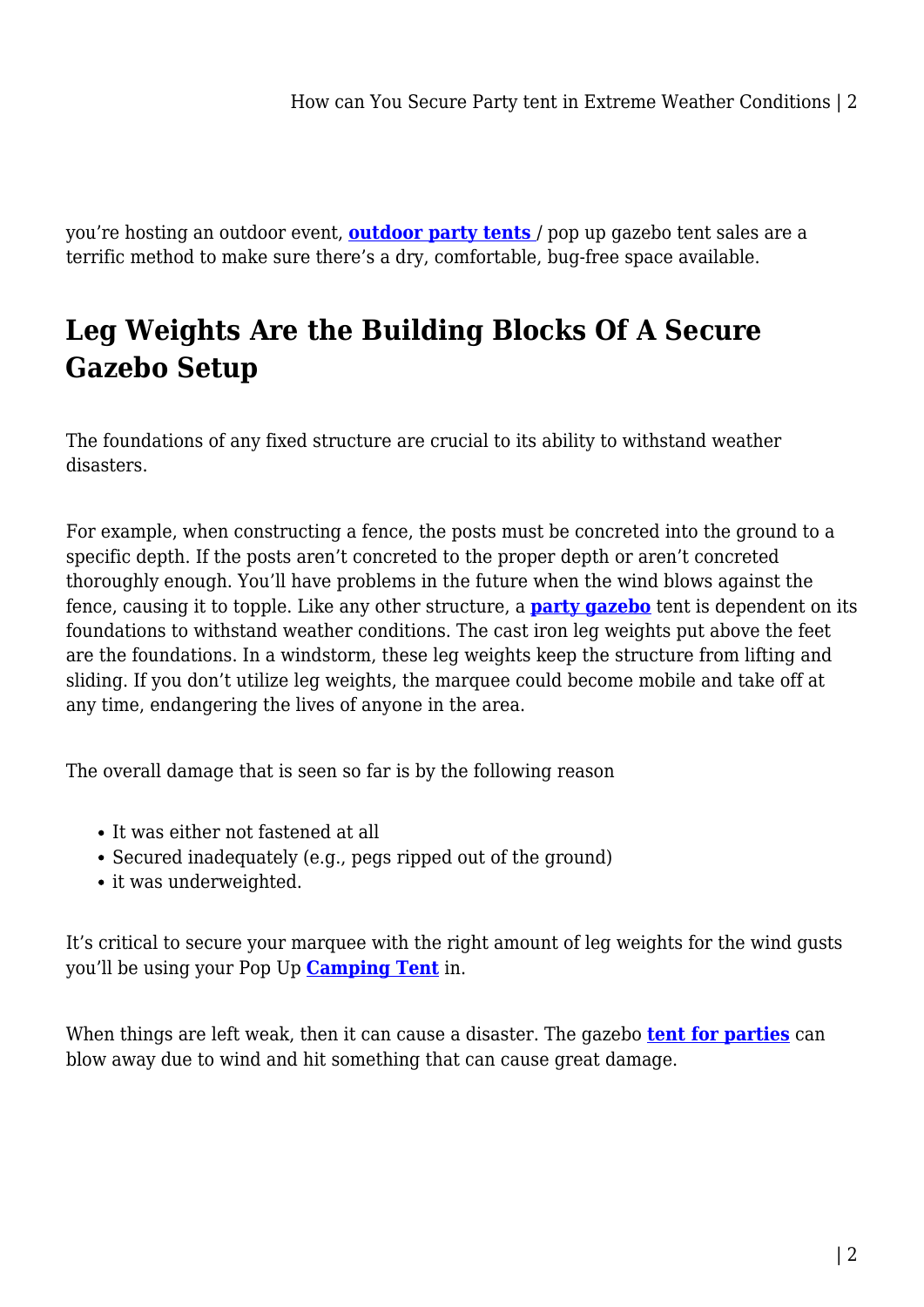

### **Using the right Pop up Gazebo Tent According to Conditions**

outdoor party tents

The weather conditions must be checked carefully. Then after analysis, the right pop up gazebo tent weight needs to be used, which suits the wind scale and speed so that it can maintain during that. We recommend a minimum of 15 kg per leg. However, it all relies on the size of the space you're working with.

# **Weighting Requirements are Influenced by the Following Factors:**

If the walls are on or off, marquee size matters since larger marquees have greater surface area for the wind to act on. You must utilize the right weight based on the wind speeds you expect the construction to sustain. The more wind there is, the more weight you'll need.

Always be aware of your surroundings, and the weather, and don't assume that just because it's a gorgeous 70-degree day today, there won't be tornadoes, wind storms, or hail tomorrow. It would help if you always were prepared for the worst. That involves doing correct staking, making sure your pop up gazebo tent tops are tight, any slack fabric is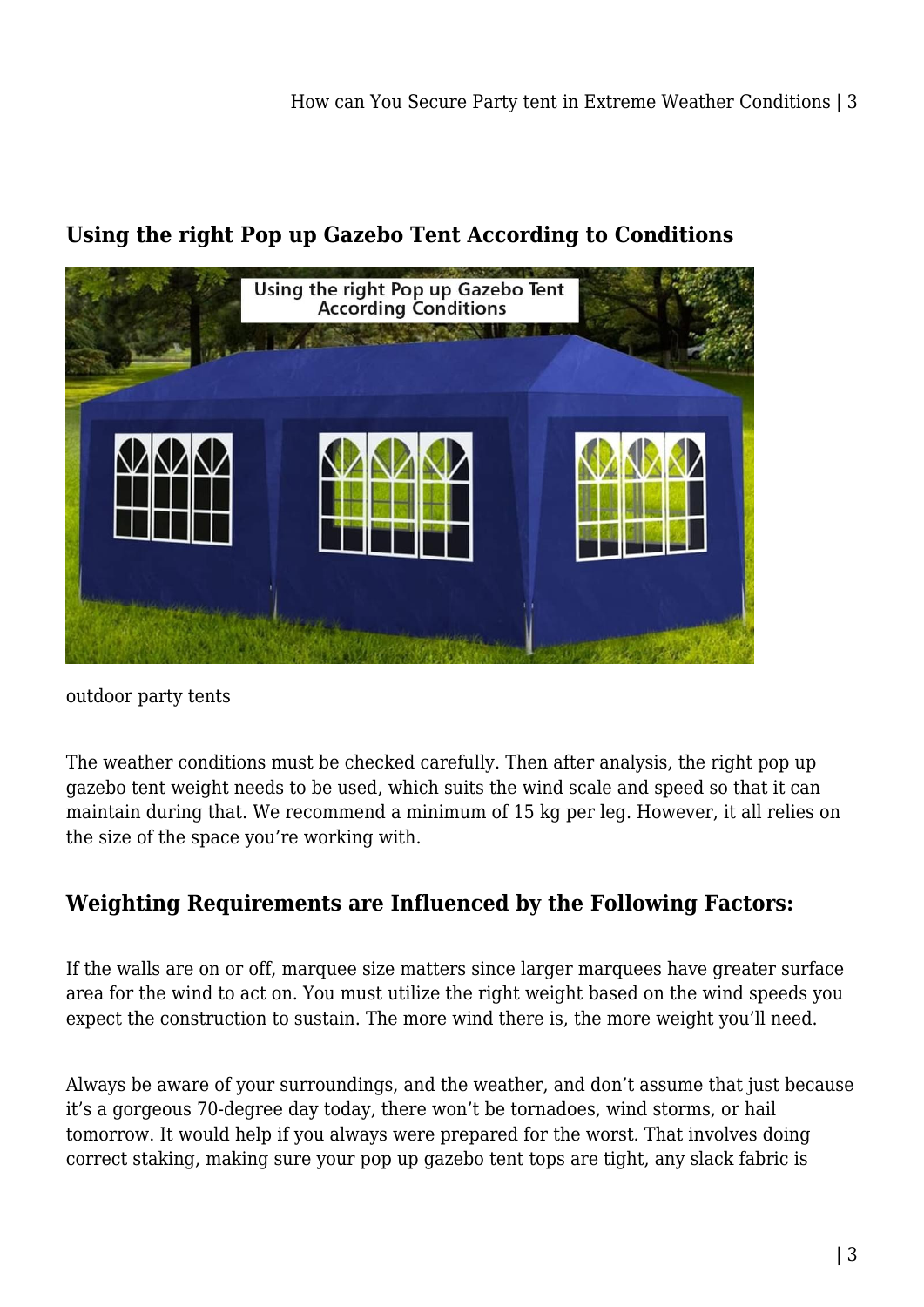battened down, and ensuring everything is secure as you leave the tent site. The **[Marquee](https://shopystore.com.au/outdoor/marquees-gazebos/) [Gazebo tent](https://shopystore.com.au/outdoor/marquees-gazebos/)** is constructed as if there was a significant storm on the horizon.

### **Take extra precautions when Setting up and Tearing Down**

One final tip we'd like to make is that you should be particularly cautious when erecting and dismantling the marquee. The main reason for this is that this is sometimes the only time consumers do not weigh or fasten their marquee since they need to consent to the frame open or closed.

In truth, the marquee should still be secured at this point, but it will be done in a slightly different way. We recommend that you:

- Attach a rope(s) to some immovable constructions/weights so that you have some freedom of movement while also ensuring that the structure does not fly away if it picks up.
- Stack extra weights on one leg to keep it firmly attached to the ground, or use pegs in the ground.
- If the wind picks up, use enough personnel (one person for each leg) to manage the entire construction.

During this stage of the process, please pay careful attention.

# **Options for Pop Up Gazebo Tents from Afterpay Stores**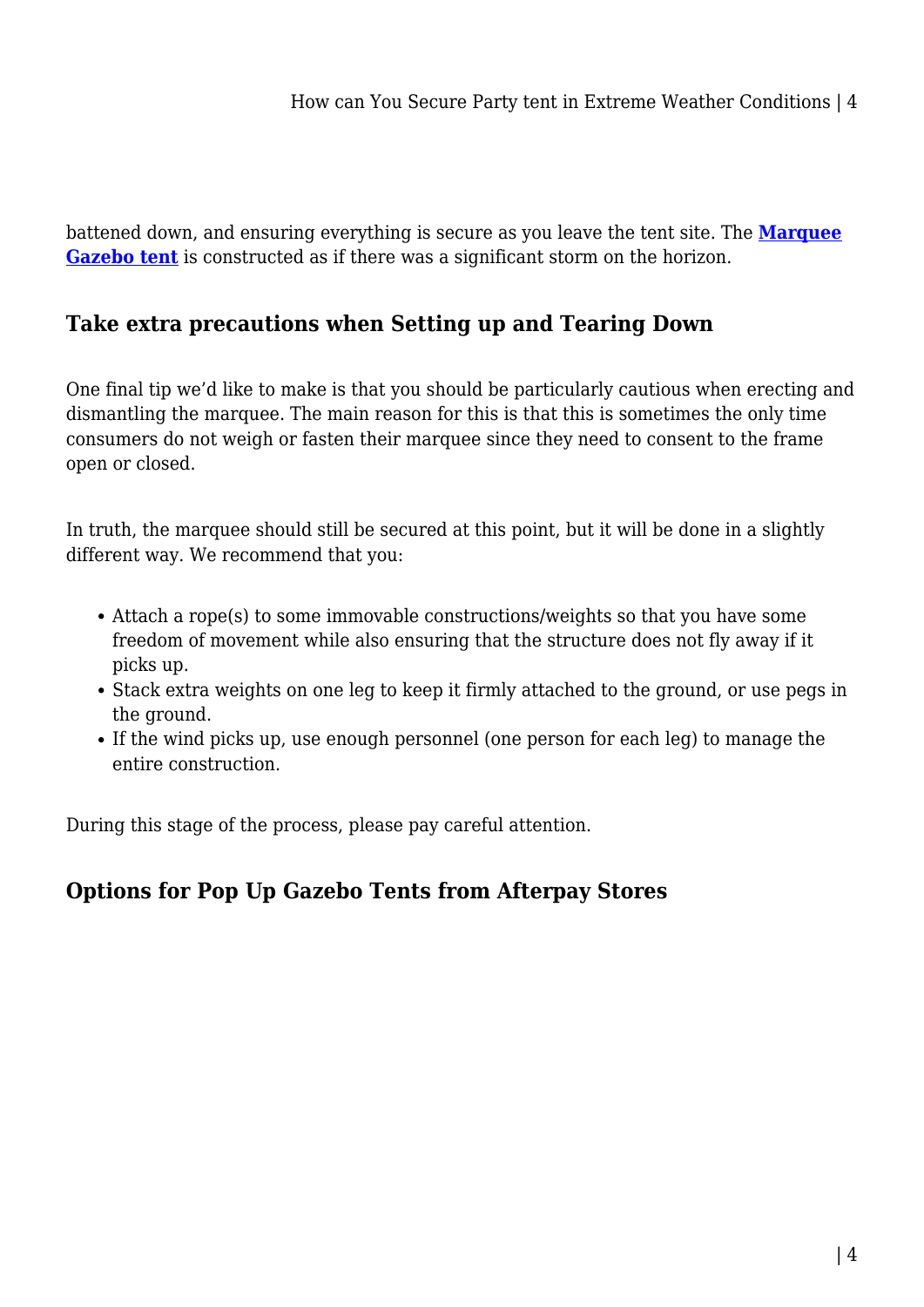

**The Most Common pop up Gazebo tents**

This is a high-quality pop up gazebo tent that may be used for commercial or personal purposes. Use the regula[r](https://shopystore.com.au/outdoor/marquees-gazebos-outdoor/) **[pop up party tent](https://shopystore.com.au/outdoor/party-tent/)** for outdoor parties and BBQs, or take it to exhibitions, events, and fairs.

This **[gazebo tent for sale](https://shopystore.com.au/outdoor/marquees-gazebos-outdoor/)** is heavy-duty, waterproof fabric. It makes the gazebo tents for sale ideal for regular outdoor party tents pop up in circumstances like rain. The solid framework keeps it stable in light to medium wind. Owners can use the inbuilt sides to create a more secluded space depending on the season or the purpose. Which the popup gazebo tent for sale is used.

### **The Heavy-Duty outdoor pop up party tent is the most common type of gazebo Sale**

These gazebo tents for sale are more sturdy and durable in windy conditions than the ordinary ones since the frame has been strengthened. The product has the same heavy-duty waterproof fabric and detachable sidewalls as the original. This **gazebo sale** is ideal for exhibitions, events, and businesses that spend more time outside, such as emergency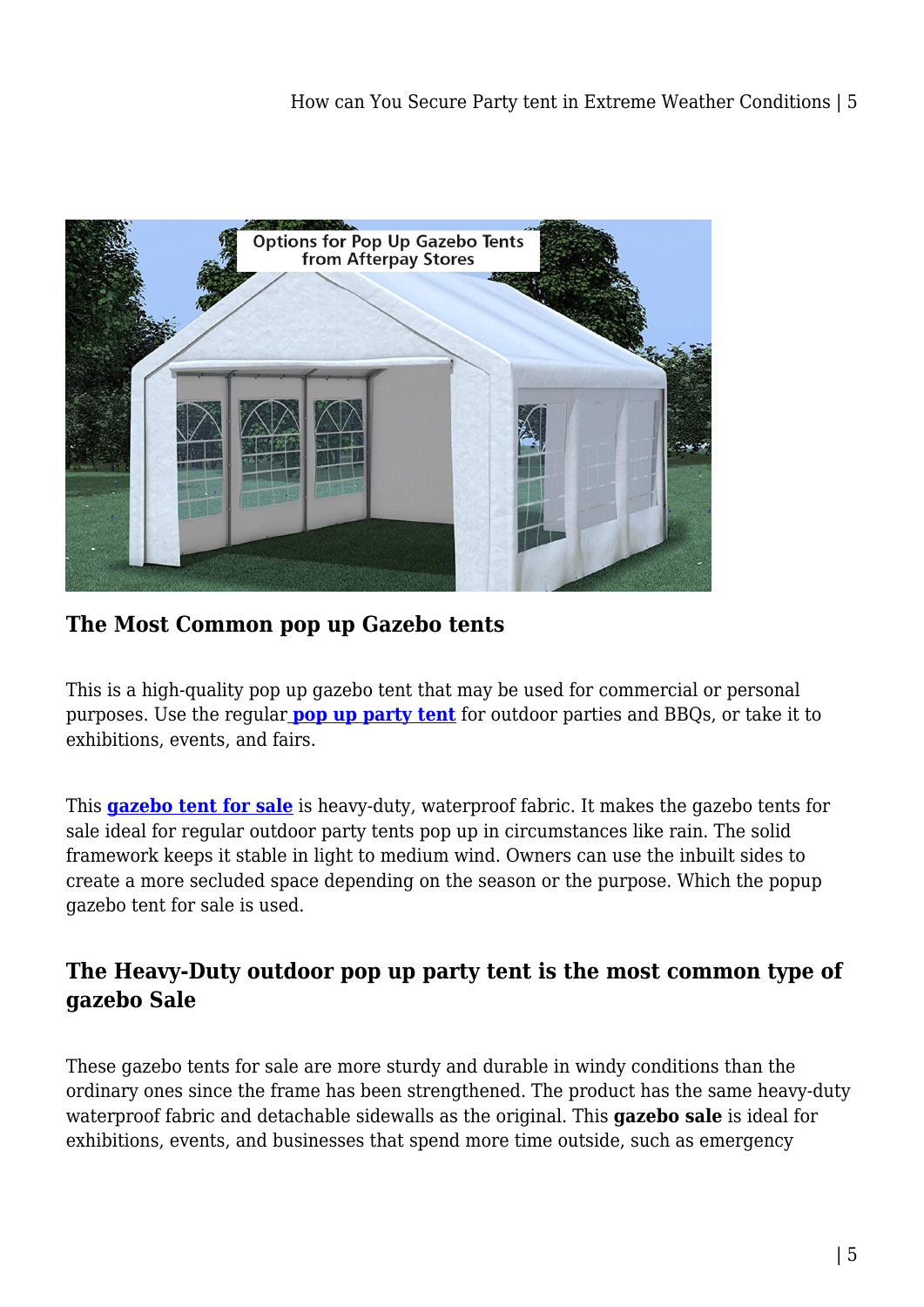services events, market catering, or motorsports. The product would be an excellent purchase for more severe BBQ and camping fans.

## **The Heavy-Duty Gazebo is a Sturdy Structure That can withstand the Elements**

If you plan to use your gazebo frequently, this is the one to get. The pop up party tent is high-quality, sturdy, and long-lasting, with heavy-duty waterproofing. This is an excellent option for street vendors, market stalls, trade shows, and other outside services.

### **The Commercial Gazebo is a structure that is used for commercial Purposes**



This gazebo is the most professional TFH and is ideal for everyday usage. The product's structure is reinforced for extra strength and longevity.It's designed to endure the wind. This gazebo sale is suitable for traders, and event organizers services .who plan to utilize